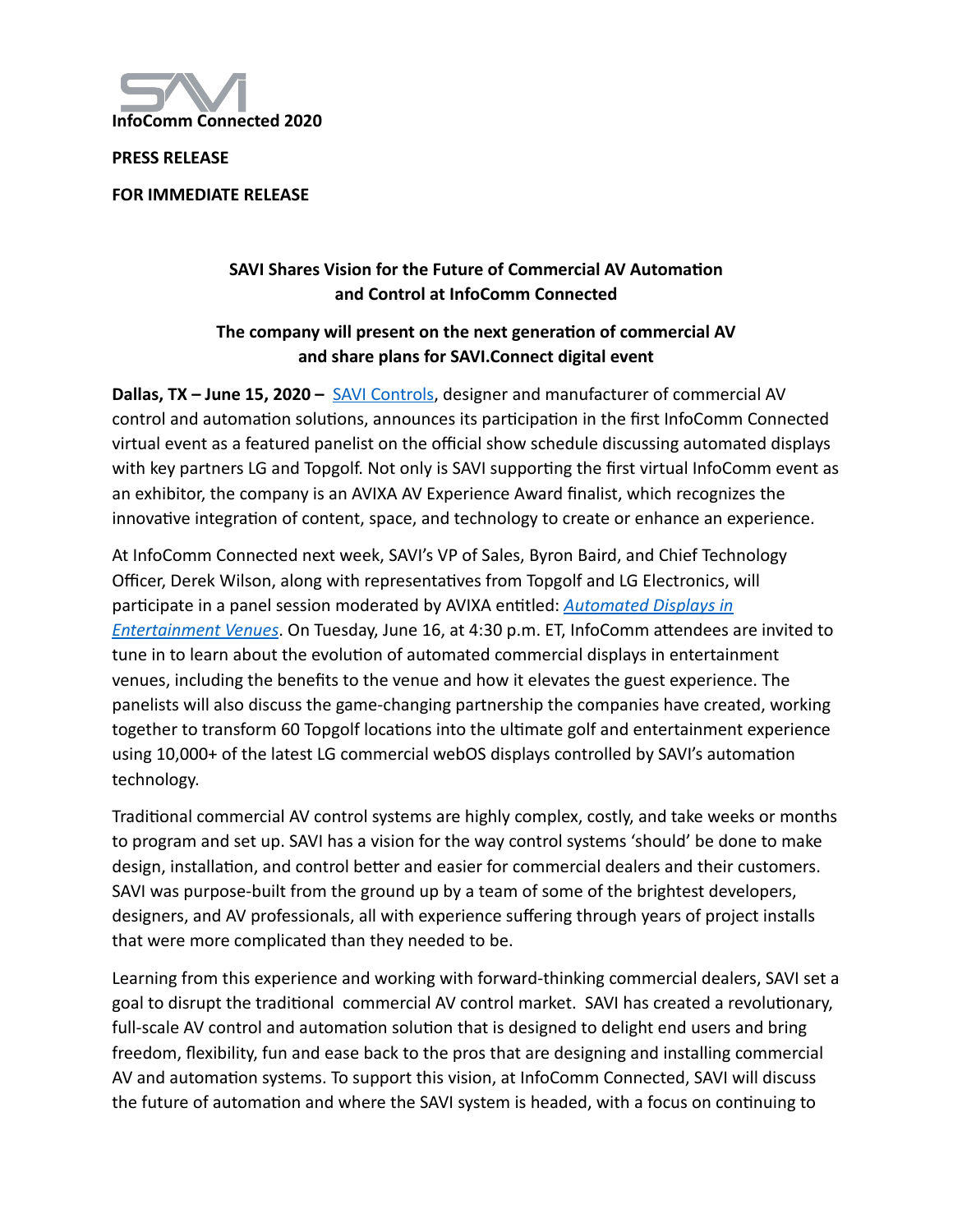

innovate and deliver on their mission to bring an easy to program, affordable, repeatable, and customer-focused commercial AV distribution and control system to the market.

"We've been there, done that. And we know it can be done better." said John Dorsey, SAVI CEO. "We've learned from our experiences and realized we could do this better with our own technology backbone and a super simple, but powerful, interface. We didn't want to be shackled to legacy technology requirements that would stifle our design freedom or hold back our dealers from innovating. We actually built out our entire InfoComm booth, complete with all of our new products, demos, everything, because we want people to see what we're bringing to the market."

Coming in August, SAVI will debut its next-generation system, SAVI 3. Built with deep commercial AV expertise, SAVI 3 streamlines installation, programming, and expense with simple programming tools, intuitive end-user software to manage the system onsite, an easy-touse control user interface, and a whole new line of hardware.

To unveil this radically innovative system, SAVI will host [SAVI.Connect](http://www.hellosavi.com/connect) on August 26, a virtual event that will showcase demonstrations and online booth tours for a hands-on, immersive look at the cutting-edge SAVI 3 system. "We want to shake up the commercial AV control and automation experience and we invite integrators and industry friends to join us at SAVI.Connect for a deep-dive look into what we have under wraps, as well as demos, conversations with SAVI product development and leadership teams, integrators and maybe even some special guests," added Dorsey.

Interested integrators can register for SAVI. Connect [here](http://www.hellosavi.com/connect) and get VIP access to more details on SAVI 3.

To learn more about SAVI, visit [www.hellosavi.com](http://www.hellosavi.com)

## About SAVI Controls

*Established in 2014, SAVI Controls is revolutionizing commercial AV with a thoughtfully designed, full*scale AV control and automation solution that is focused on delivering delightful experiences to the end user. SAVI believes that creating world-class experiences should be simple, with programming taking just *hours, not weeks. SAVI has developed a powerful server along with the hardware and user interface*  software that come together to streamline programming, installation, and expense, making it easy for *integrators to create new and unique experiences with lighting, audio, digital signage, and video displays* for entertainment and sporting venues, hospitality, corporate offices, bars, and restaurants. Built by a *team with deep commercial AV expertise, SAVI's hardware, operating system, and UI software is available today through dealers. For more informa?on visit* [www.hellosavi.com](http://www.hellosavi.com)

## Press Contact

Caster Communications